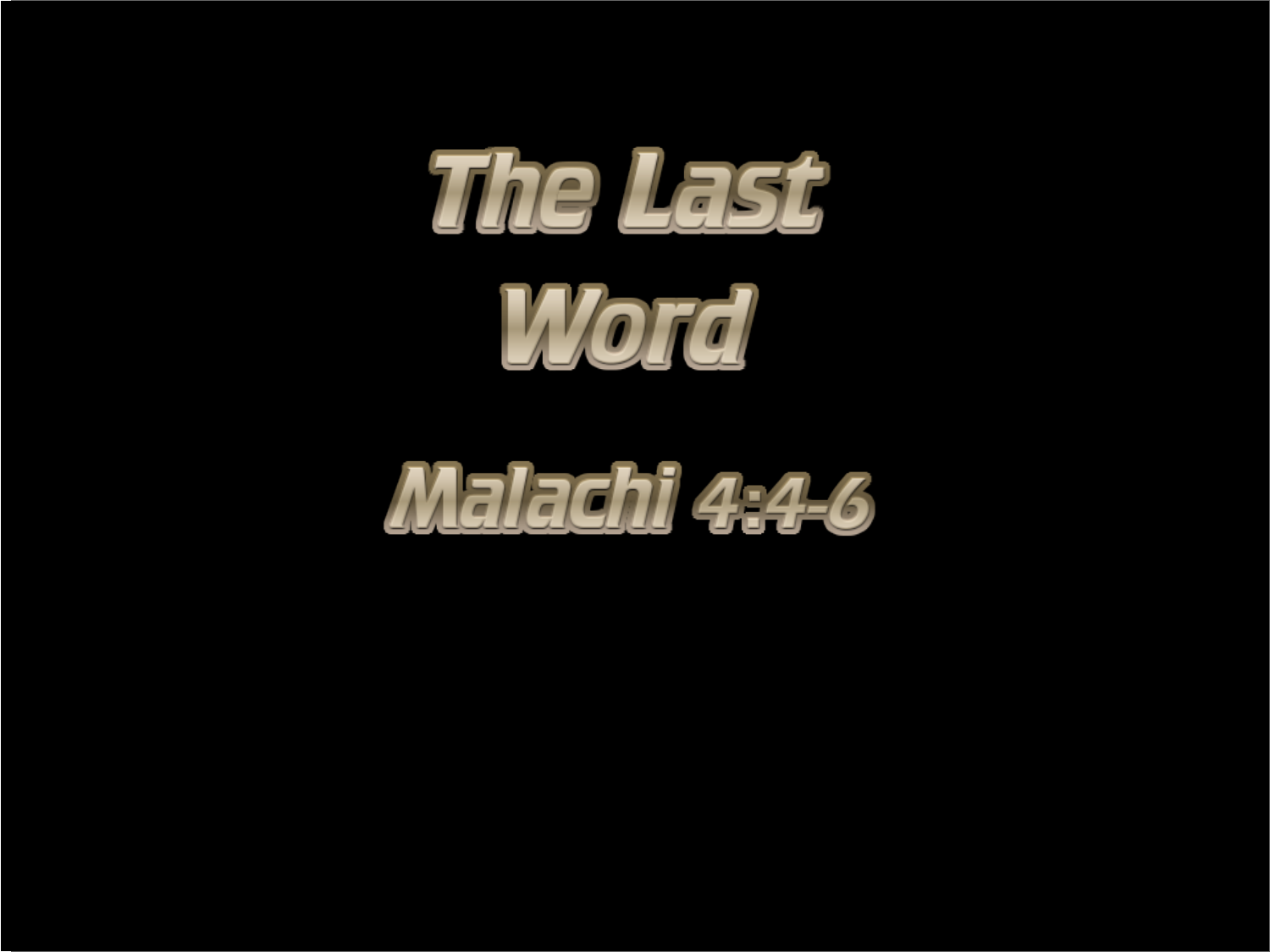#### **Malachi 4:4-6**

- **4 Remember ye the law of Moses my servant, which I commanded unto him in Horeb for all Israel, with the statutes and judgments.**
- **5 Behold, I will send you Elijah the prophet before the coming of the great and dreadful day of the LORD: 6 And he shall turn the heart of the fathers to the children, and the heart of the children to their fathers, lest I come and smite the earth with a curse.**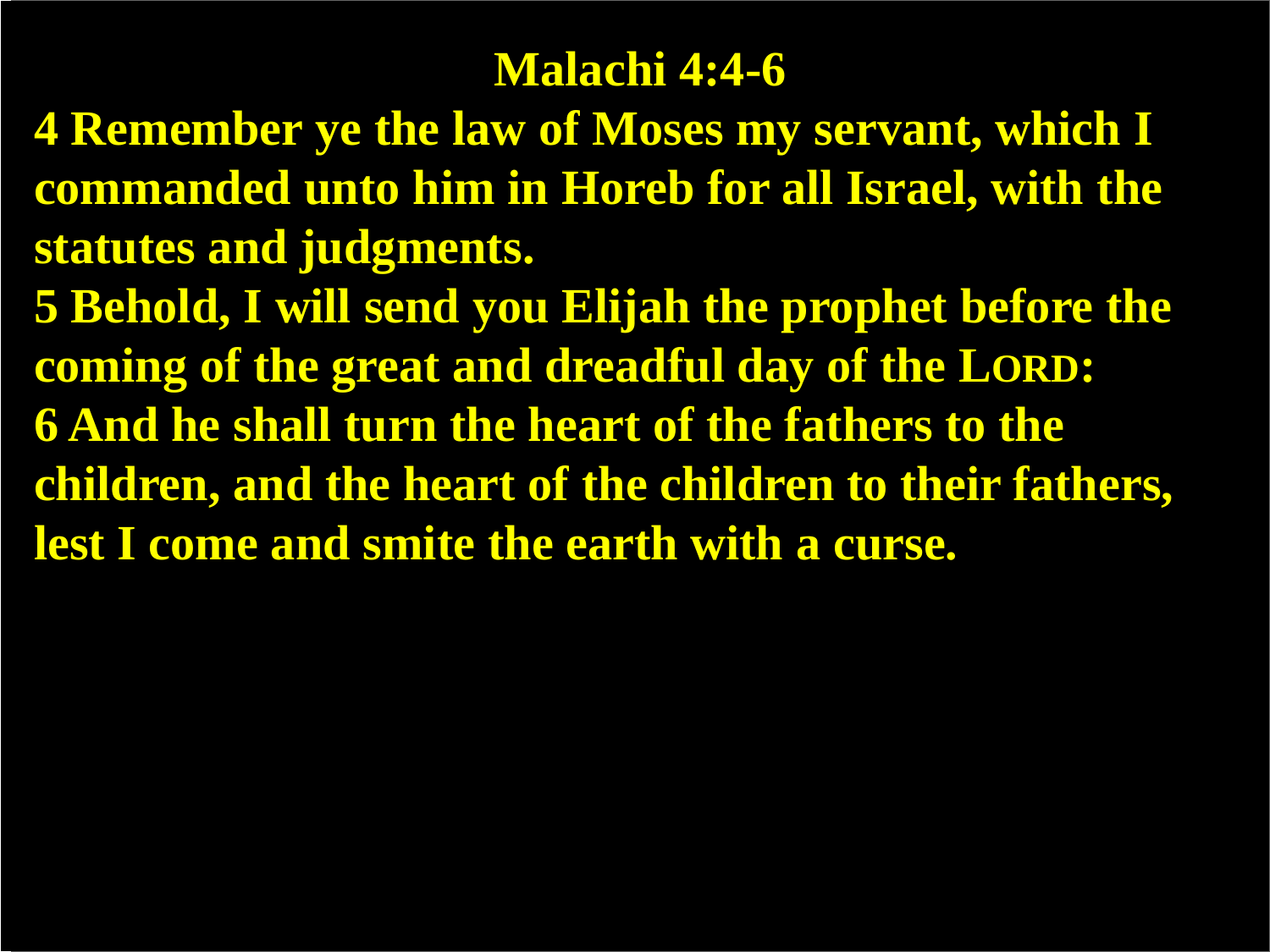#### **I. A Perspective To Have (4:2)**

#### **Malachi 4:2**

**But unto you that fear my name shall the Sun of righteousness arise with healing in his wings; and ye shall go forth, and grow up as calves of the stall.**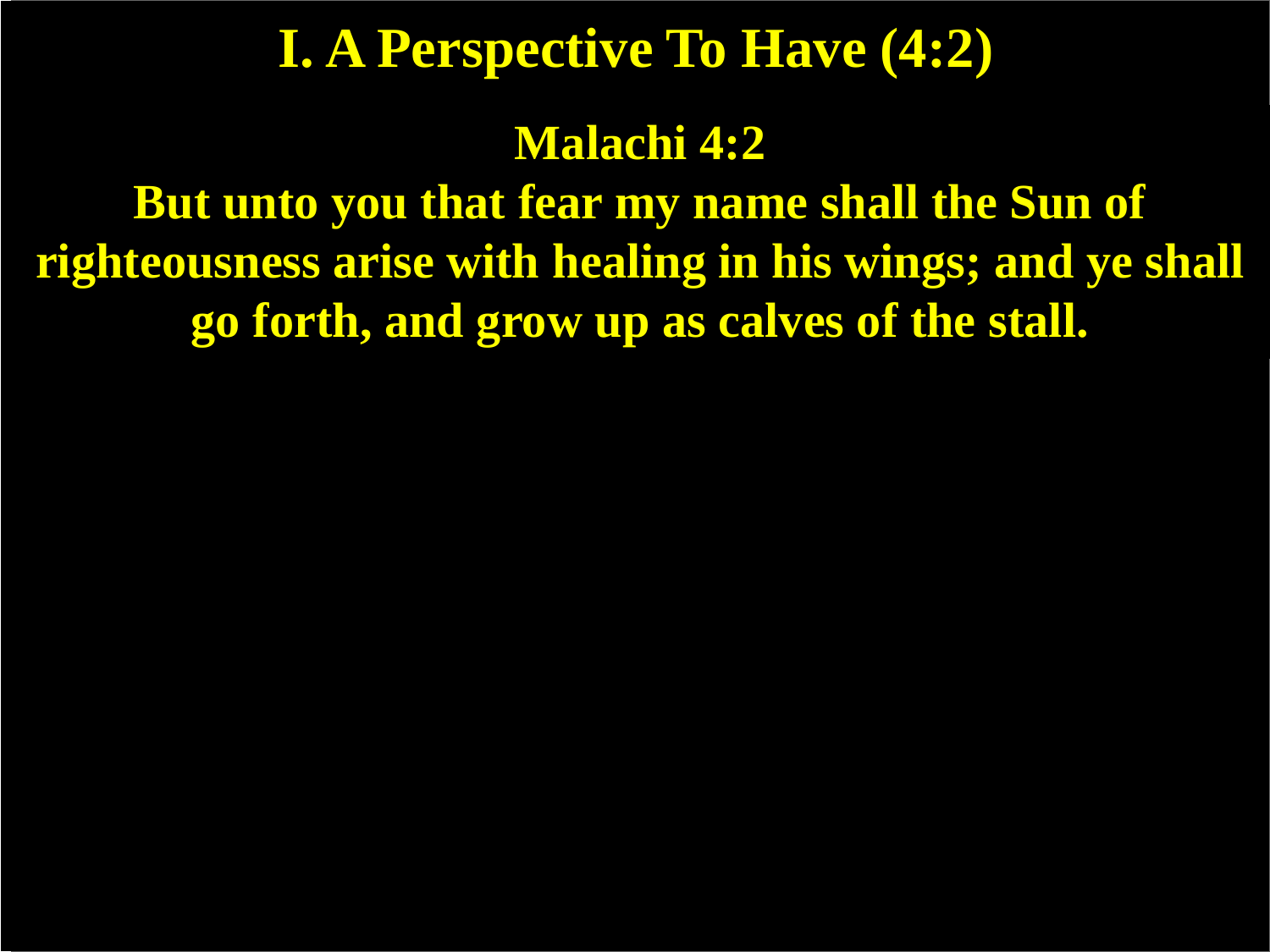# **I. A Perspective To Have (4:2)**

- **A. Respect for Christ**
- **Acts 10:35**
- **But in every nation he that feareth him, and worketh righteousness, is accepted with him.**
- **B. Restoration of Christ**
- **Galatians 1:4**
- **Who gave himself for our sins, that he might deliver us from this present evil world, according to the will of God and our Father:**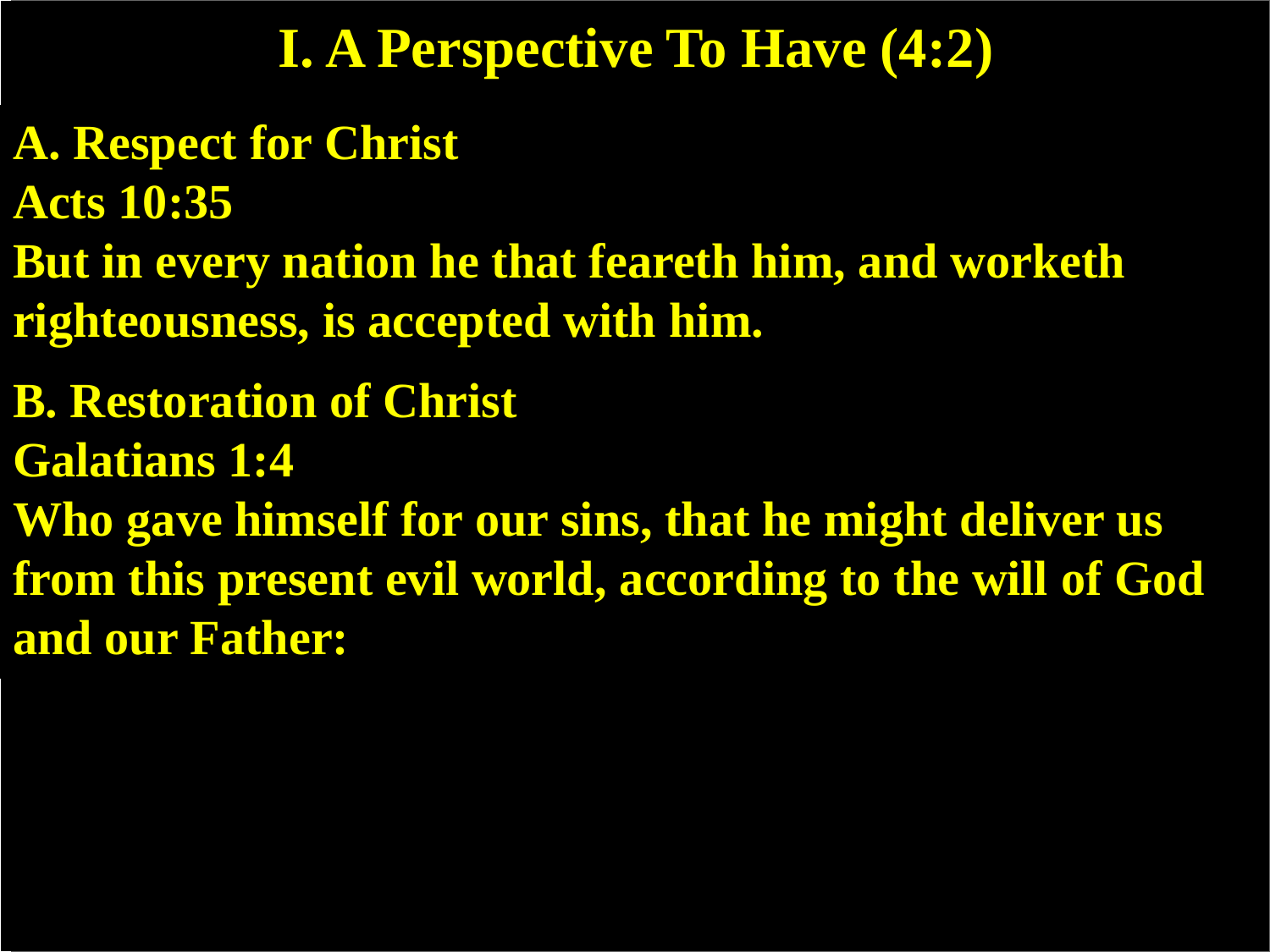# **I. A Perspective To Have (4:2)**

**C. Reward from Christ**

**Genesis 15:1**

**After these things the word of the Lord came unto Abram in a vision, saying, Fear not, Abram: I am thy shield, and thy exceeding great reward.**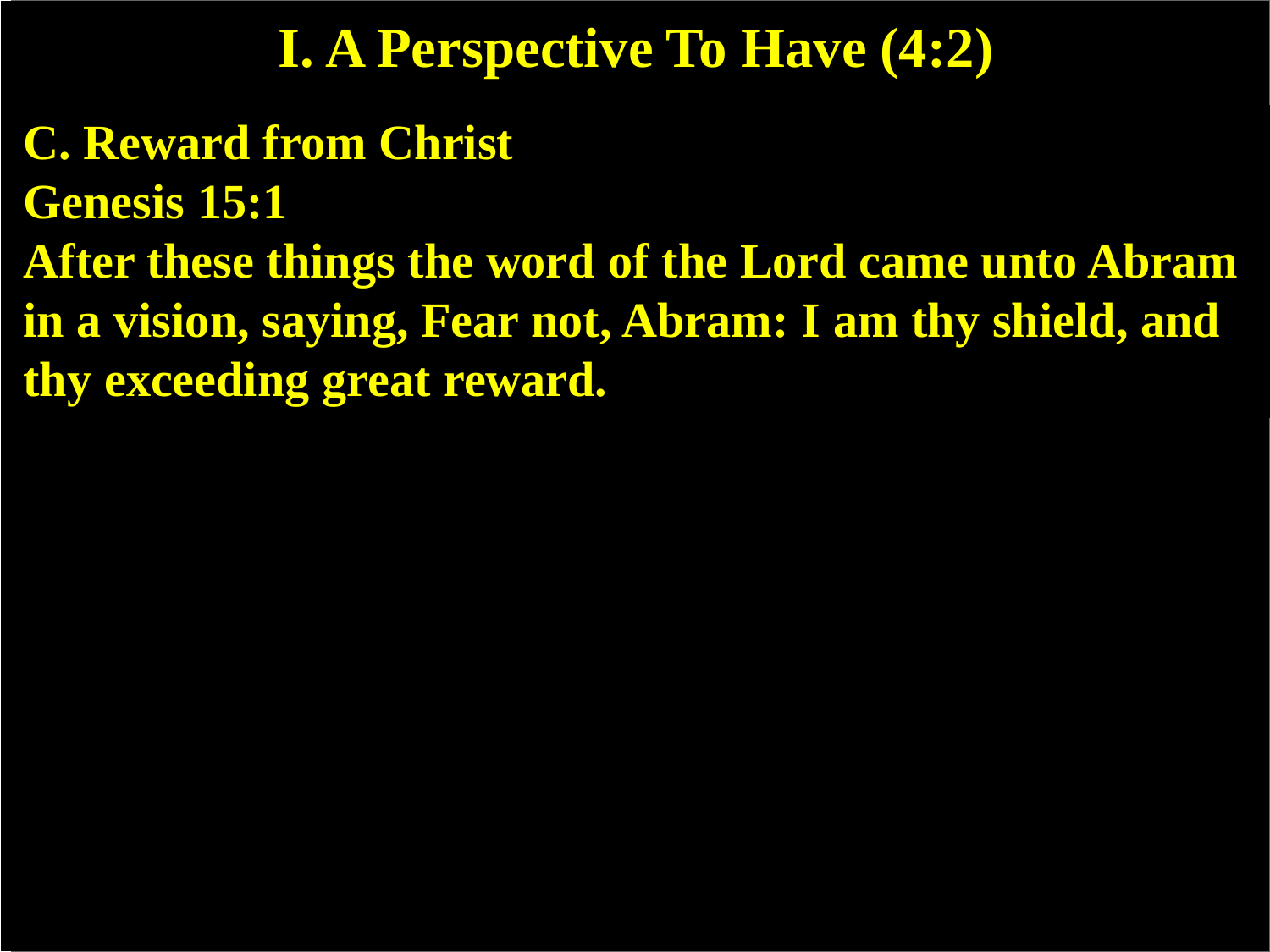**A. Remember the Law (v 4) 1. To stay pure Psalm 119:11 Thy word have I hid in mine heart, that I might not sin against thee.**

 **2. To gain wisdom and understanding Proverbs 2:1-2 1 My son, if thou wilt receive my words, and hide my commandments with thee; 2 So that thou incline thine ear unto wisdom, and apply thine heart to understanding;**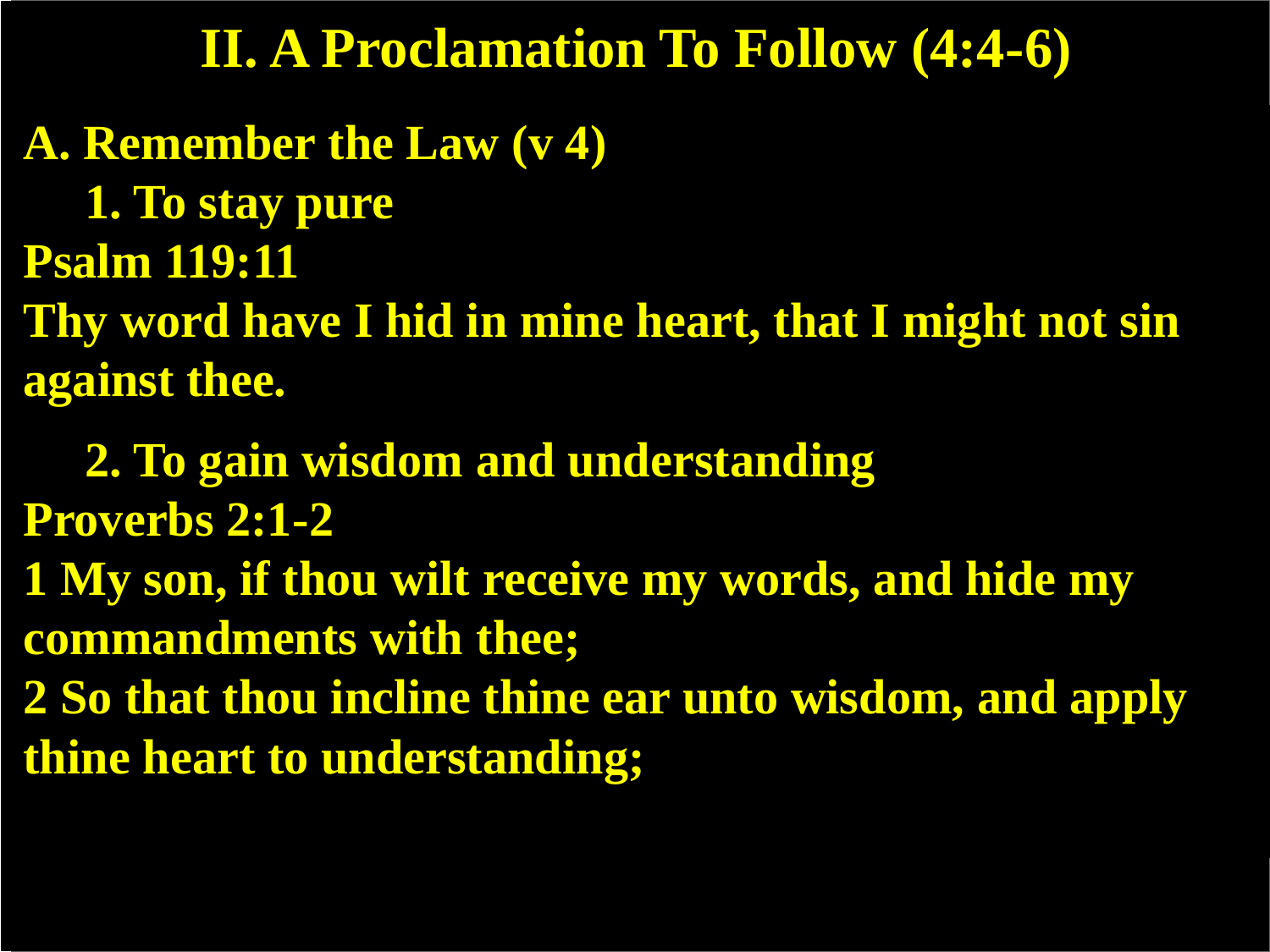**B. Look for Elijah (v 5-6) 1. The person (?) of the day a. The OT Elijah Matthew 17:3 And, behold, there appeared unto them Moses and Elias talking with him.**

 **b. The NT John the Baptist**

**Luke 1:17**

**And he shall go before him in the spirit and power of Elias, to turn the hearts of the fathers to the children, and the disobedient to the wisdom of the just; to make ready a people prepared for the Lord.**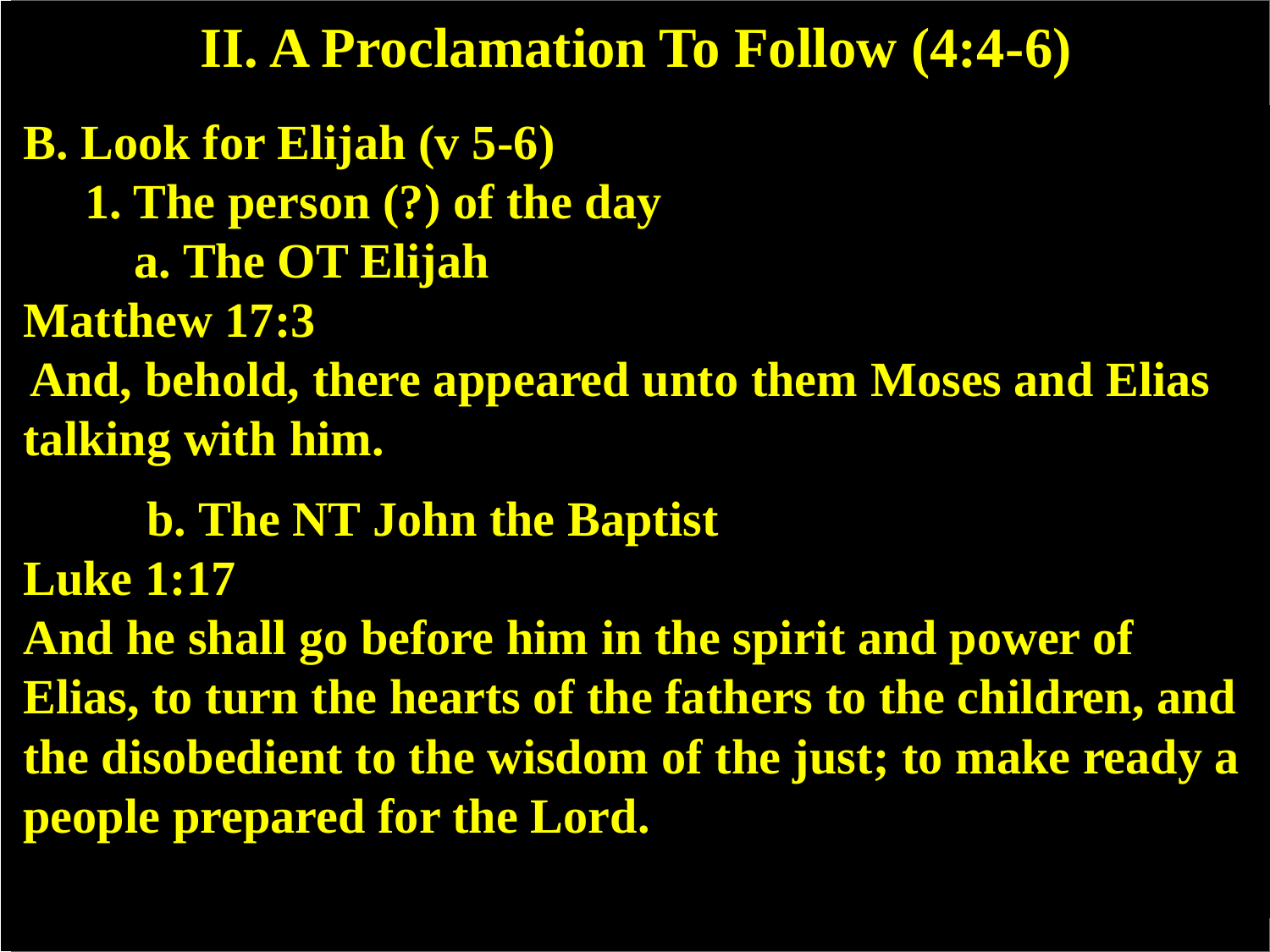- **B. Look for Elijah (v 5-6)**
	- **2. His presence before the day**
- **2 Peter 3:9**
- **The Lord is not slack concerning his promise, as some men count slackness; but is longsuffering to us-ward, not willing that any should perish, but that all should come to repentance.**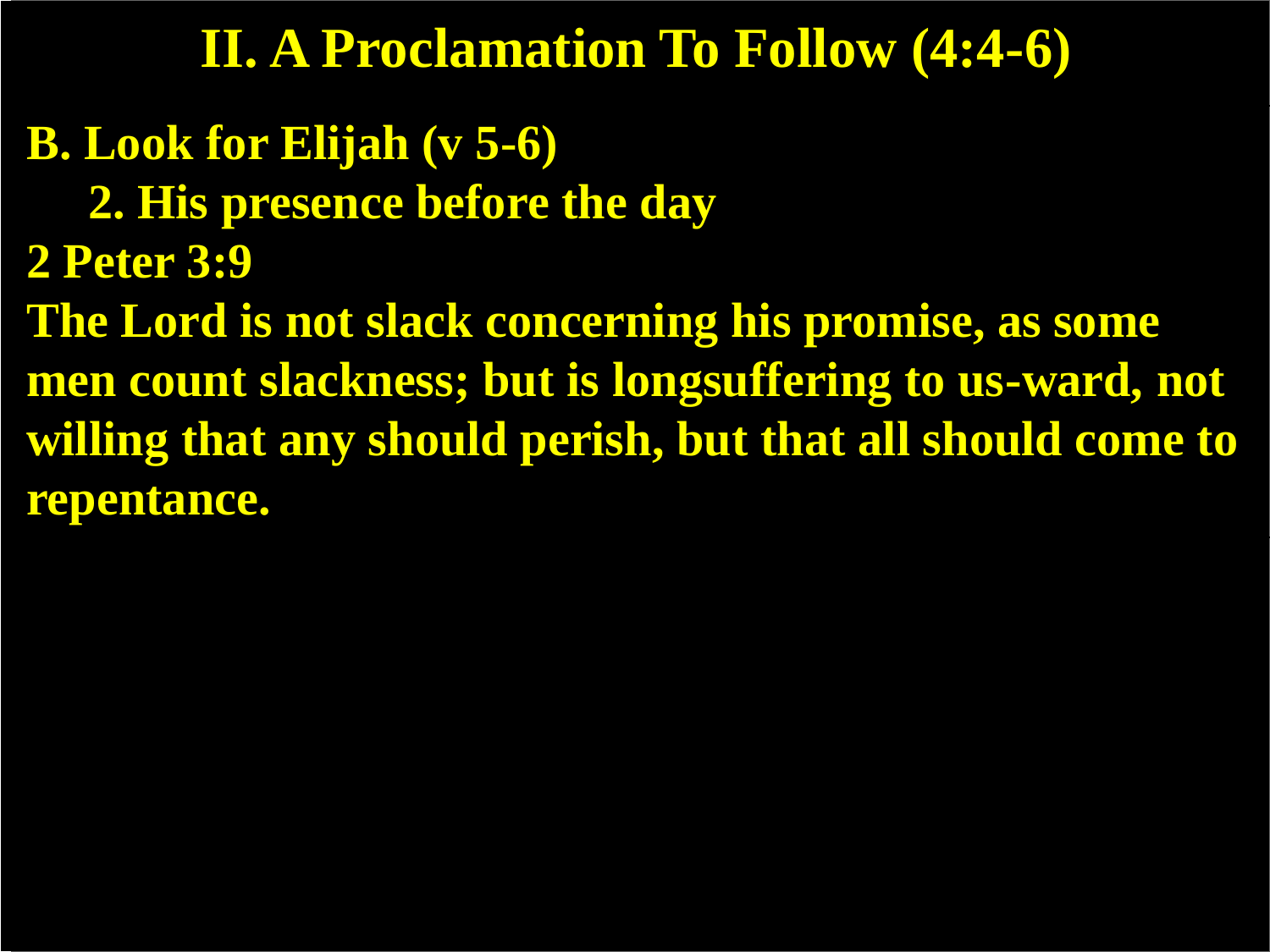#### **B. Look for Elijah (v 5-6)**

 **3. His preaching before the day**

 **a. The great Day of Judgment is coming**

**Jeremiah 30:7**

**Alas! for that day** *is* **great, so that none** *is* **like it: it** *is* **even the time of Jacob's trouble; but he shall be saved out of it.**

 **b. Turn your hearts back to God** 

**Lamentations 5:21**

**Turn thou us unto thee, O LORD, and we shall be turned; renew our days as of old.** 

 **c. Avoid utter destruction**

**Zechariah 14:11**

**And** *men* **shall dwell in it, and there shall be no more utter destruction; but Jerusalem shall be safely inhabited**.